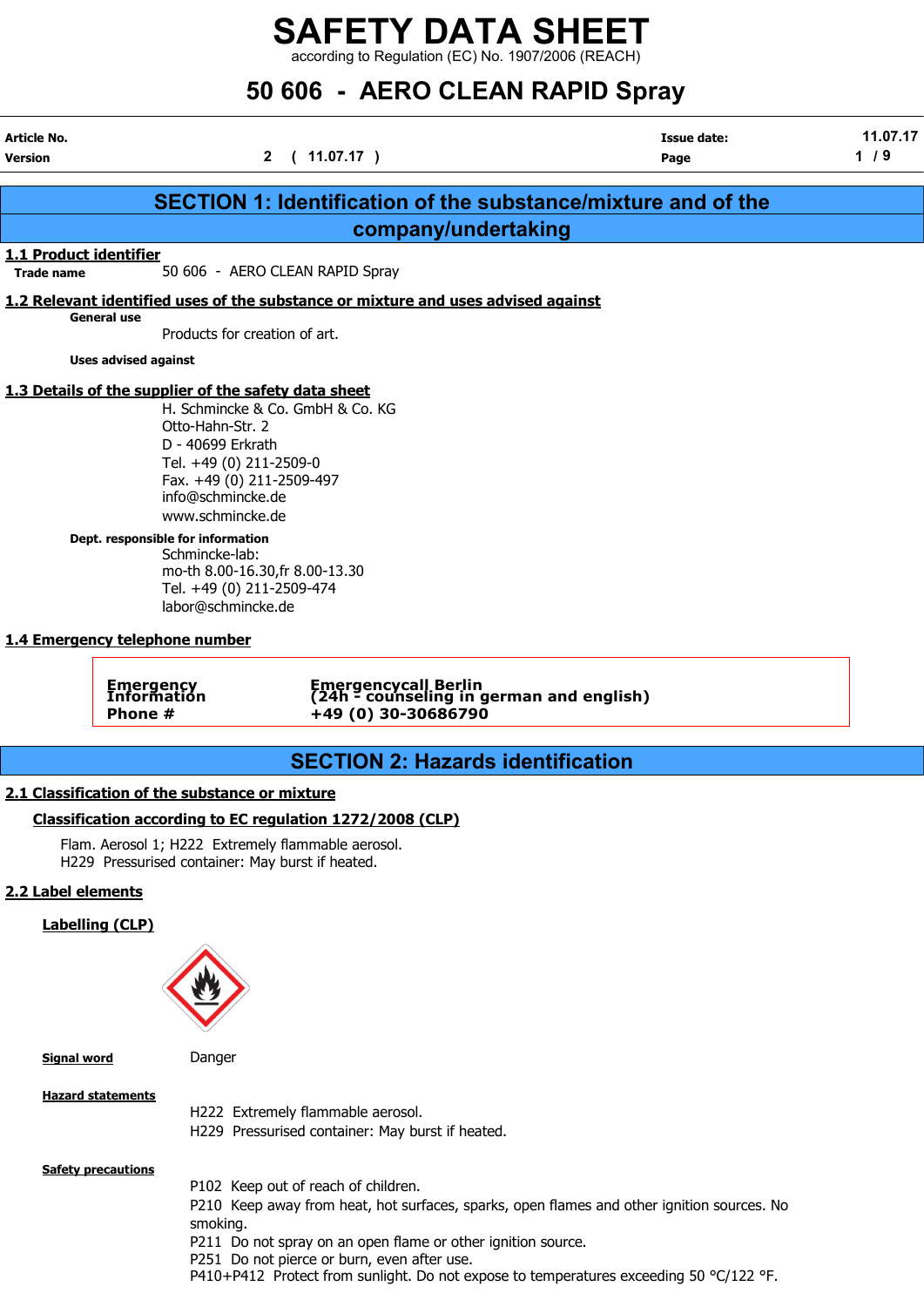according to Regulation (EC) No. 1907/2006 (REACH)

## 50 606 - AERO CLEAN RAPID Spray

| Article No. |                        | Issue date: | 1.07.17 |
|-------------|------------------------|-------------|---------|
| Version     | 0747<br>44<br>.<br>. . | Page        |         |

In case of insufficient ventilation and/or through use, explosive/highly flammable mixtures may develop.

#### 2.3 Other hazards

## SECTION 3: Composition / information on ingredients

#### 3.1 Substances

Chemical characterisation **Water** Alcohols nonionic surfactants propellant (butane) CAS-Number EINECS / ELINCS / NLP EU index number Customs tariff number REACH registration No. RTECS-no. Hazchem-Code CI-Number

#### 3.2 Mixtures

ethanol: 20 - 25 % butane: 20 - 30 %

Classification according to EC regulation 1272/2008 (CLP):

# Substance 1 Substance 2 Substance 2 Substance 2 Substance 2 Substance 2 Substance 2 Substance 2 Substance 2 Substance 2 Substance 2 Substance 2 Substance 2 Substance 2 Substance 2 Substance 2 Substance 2 Substance 2 Substa

CAS-Number: 106-97-8 REACH registration No.: 01-2119474691-32

Flam. Liq. 2; H225 Classification according to EC regulation 1272/2008 (CLP): Compr. Gas; H280 / Flam. Gas 1; H220

#### Additional information

Regulation (EC) No. 648/2004 (Detergents regulation): < 5 % nonionic surfactants

## SECTION 4: First aid measures

#### 4.1 Description of first aid measures

#### General information

If you feel unwell, seek medical advice (show the label where possible).

### In case of inhalation

Provide fresh air. Seek medical attention if problems persist.

### In case of skin contact

Remove residues with soap and water. In case of skin irritation, consult a physician.

### After eye contact

If product gets into the eye, keep eyelid open and rinse immediately with large quantities of water, for at least 10 - 15 minutes. Seek medical attention if irritation persists.

### After swallowing

Rinse mouth with water. Seek medical treatment in case of troubles.

## 4.2 Most important symptoms and effects, both acute and delayed

No known symptoms to date.

## 4.3 Indication of any immediate medical attention and special treatment needed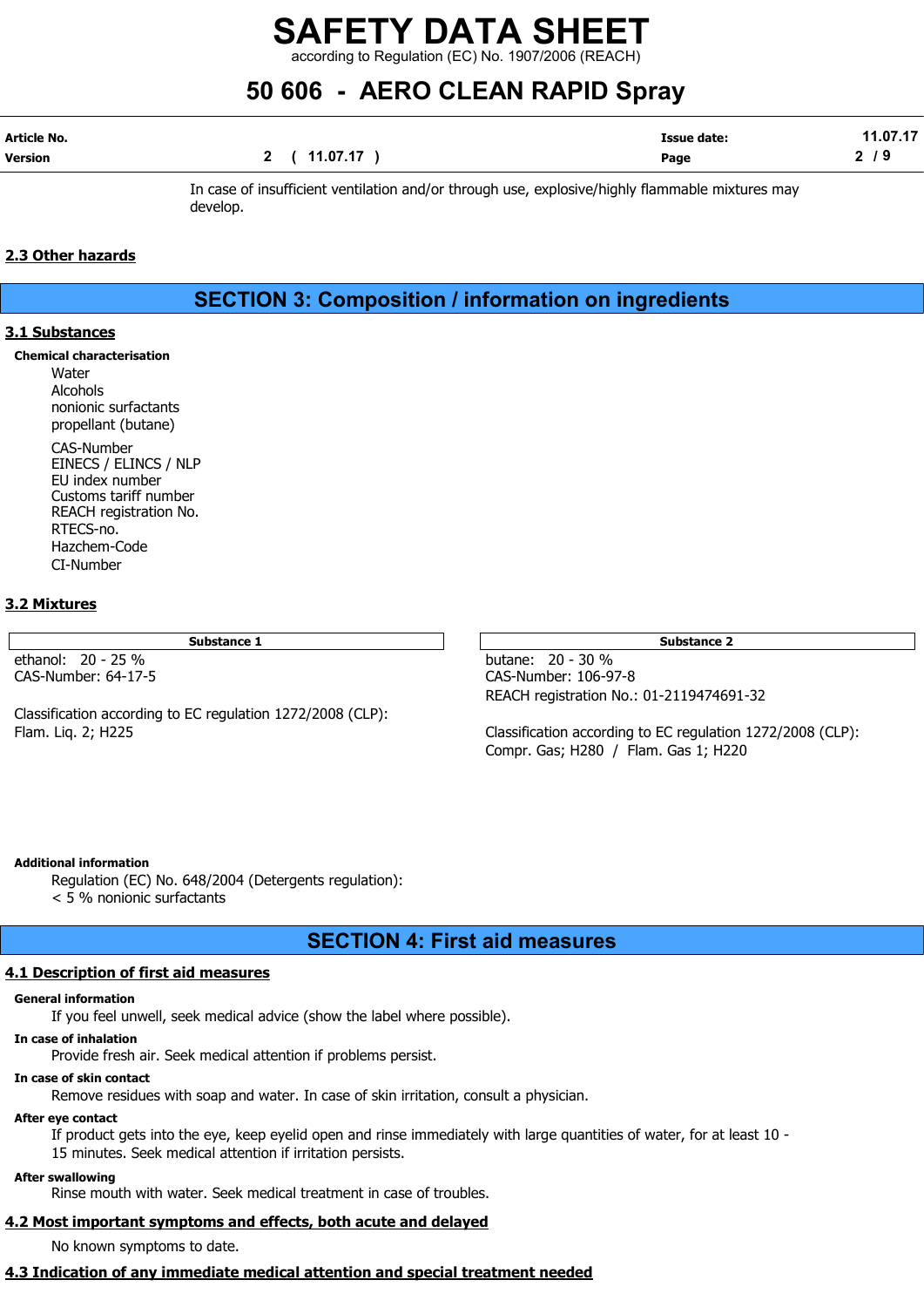cording to Regulation (EC) No. 1907/2006 (REACH)

## 50 606 - AERO CLEAN RAPID Spray

| <b>Article No.</b> |               | <b>Issue date:</b> | 11.07.17 |
|--------------------|---------------|--------------------|----------|
| Version            | 11.07.17<br>_ | Page               | . v      |

## SECTION 5: Firefighting measures

#### 5.1 Extinguishing media

#### Suitable extinguishing media

Co-ordinate fire-fighting measures to the fire surroundings.

#### Extinguishing media which must not be used for safety reasons

strong water jet

#### 5.2 Special hazards arising from the substance or mixture

In case of fire may be liberated: Carbon monoxide and carbon dioxide

#### 5.3 Advice for firefighters

Special protective equipment for firefighters

Use appropriate respiratory protection.

#### Additional information

### SECTION 6: Accidental release measures

#### 6.1 Personal precautions, protective equipment and emergency procedures

Avoid contact with skin, eyes, and clothing.

#### 6.2 environmental precautions

Discharge into the environment must be avoided.

#### 6.3 Methods and material for containment and cleaning up

### Methods for cleaning up

Collect spilled material using paper towels and dispose. Provide adequate ventilation.

#### Additional information

#### 6.4 Reference to other sections

Dispose of waste according to applicable legislation.

## SECTION 7: Handling and storage

#### 7.1 Precautions for safe handling

#### Advices on safe handling

Handle in accordance with good industrial hygiene and safety practice.

#### Precautions against fire and explosion

Pressurized container: protect from sunlight and do not expose to temperatures exceeding 50 °C. Do not pierce or burn, even after use. Do not spray on naked flames or any incandescent material.

### 7.2 Conditions for safe storage, including any incompatibilities

#### Requirements for storerooms and containers

Keep in a cool, well-ventilated place.

#### Hints on joint storage

#### Storage class Further details

Protect from frost and exposure to sun.

## 7.3 Specific end use(s)

## SECTION 8: Exposure controls/personal protection

### 8.1 Control parameters

64-17-5

| DEU   WEL |              | $500,000$ mL/m <sup>3</sup> | $\overline{\phantom{a}}$ |
|-----------|--------------|-----------------------------|--------------------------|
| DEU       | WEL          | 960,000 mg/m <sup>3</sup>   | $2$ (II); DGF; Y         |
|           | USA PEL (US) | ⊥.000,000 ppm               | (long term)<br>8h        |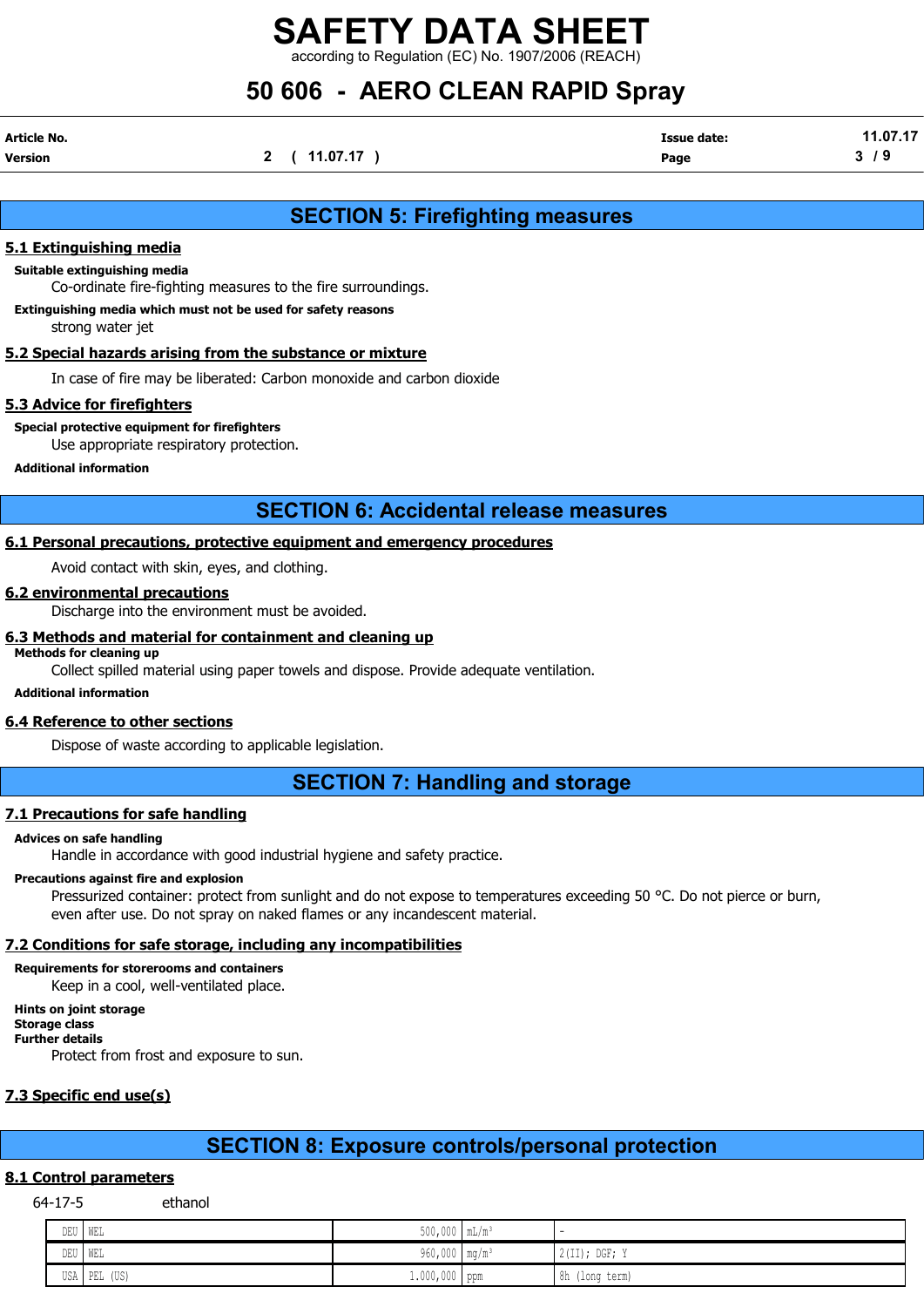according to Regulation (EC) No. 1907/2006 (REACH)

## 50 606 - AERO CLEAN RAPID Spray

| Article No.<br>Version |              | $11.07.17$ ) |                               | <b>Issue date:</b><br>Page | 11.07.17<br>4/9 |
|------------------------|--------------|--------------|-------------------------------|----------------------------|-----------------|
|                        | USA PEL (US) |              | $1.900,000$ mg/m <sup>3</sup> | 8h (long term)             |                 |
| 106-97-8               | butane       |              |                               |                            |                 |
| DEU                    | WEL          |              | $1.000,000$ $mL/m^3$          |                            |                 |
| DEU                    | WEL          |              | $2.400,000$ mg/m <sup>3</sup> | $4$ (II); DGF              |                 |

#### 8.2 Exposure controls

#### Occupational exposure controls

#### Respiratory protection

With correct and proper use, and under normal conditions, breathing protection is not required.

#### Hand protection

Protective gloves

Qualified materials: Nitrile rubber

Observe glove manufacturer's instructions concerning penetrability and breakthrough time.

Eye protection

Goggles

Body protection

Wear suitable protective clothing.

#### General protection and hygiene measures

Handle in accordance with good industrial hygiene and safety practice. Wash hands thoroughly after handling.

### SECTION 9: Physical and chemical properties

#### 9.1 information on basic physical and chemical properties

| Form                                   | Aerosol        |              |           |       |
|----------------------------------------|----------------|--------------|-----------|-------|
| Colour                                 | colourless     |              |           |       |
| <b>Odour</b>                           | characteristic |              |           |       |
|                                        |                | min          | max       |       |
| Initial boiling point and              |                |              |           |       |
| boiling range                          |                |              |           |       |
| <b>Melting point/freezing point</b>    |                |              |           |       |
| Flash point/flash point range          |                |              | $-60$ °C  |       |
| <b>Flammability</b>                    |                |              |           |       |
| <b>Ignition temperature</b>            |                |              | 365 °C    |       |
| <b>Auto-ignition temperature</b>       |                |              |           |       |
| <b>Explosion limits</b>                |                | $\mathbf{1}$ | 15,6 Vol% |       |
| <b>Refraction index</b>                |                |              |           |       |
| Partition coefficient: n-octanol/water |                |              |           |       |
| <b>Danger of explosion</b>             |                |              |           |       |
|                                        |                |              |           |       |
| <b>Vapour pressure</b>                 |                | 4100 hPa     |           | 20 °C |
| <b>Density</b>                         |                | $0,77$ g/ml  |           | 20 °C |
| <b>PH</b> value                        |                |              |           |       |
|                                        |                |              |           |       |
| <b>Viscosity dynamic of</b>            |                |              |           |       |
| Viscosity dynamic up to                |                |              |           |       |
|                                        |                |              |           |       |
| <b>Viscosity kinematic of</b>          |                |              |           |       |
| Viscosity kinematic up to              |                |              |           |       |
|                                        |                |              |           |       |

#### 9.2 Other information

## SECTION 10: Stability and reactivity

#### 10.1 Reactivity

Product is stable under normal storage conditions.

#### 10.2 Chemical stability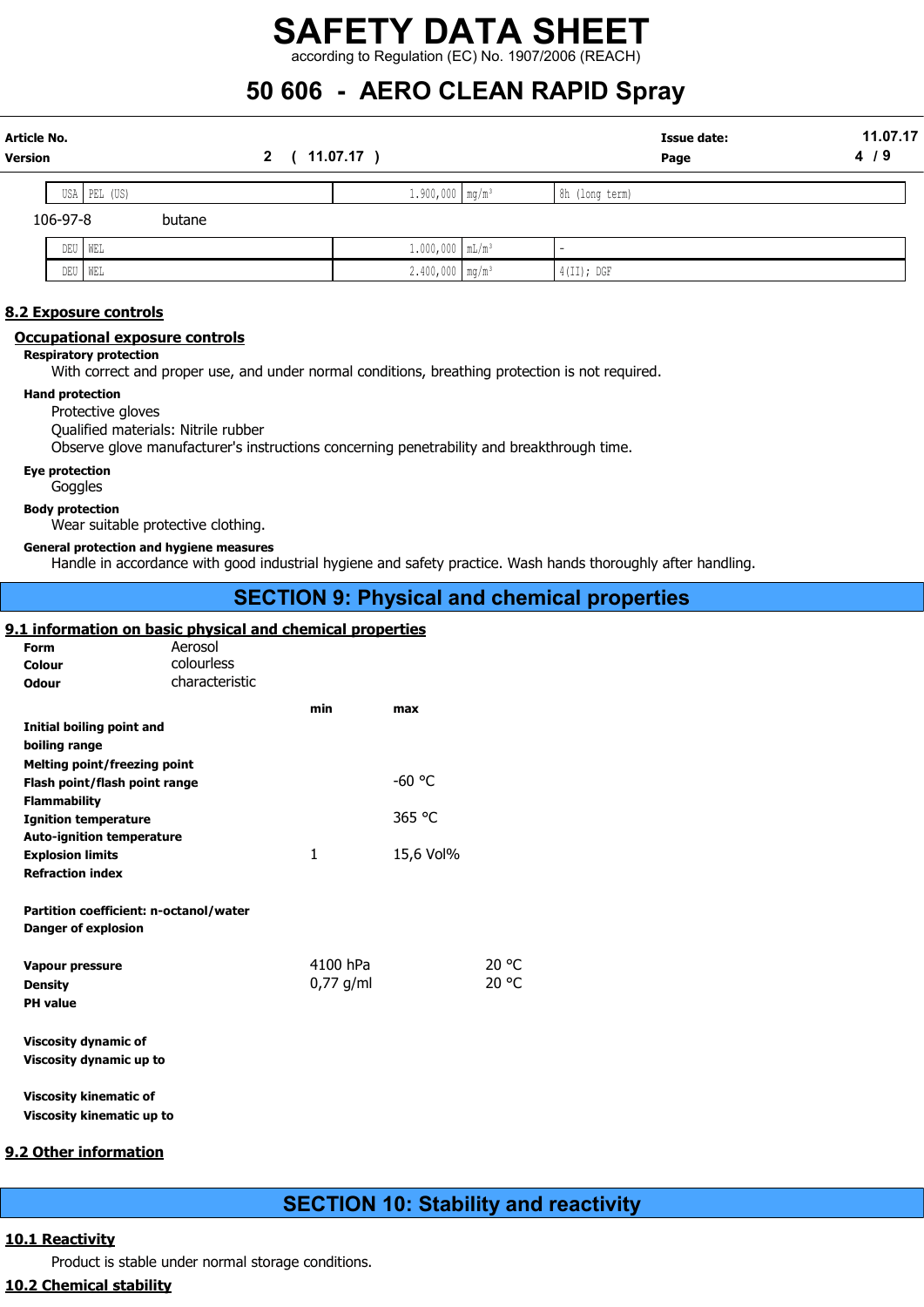## 50 606 - AERO CLEAN RAPID Spray

| Article No. |                    | Issue date: | $\overline{1}$ $\overline{2}$ $\overline{3}$ |
|-------------|--------------------|-------------|----------------------------------------------|
| Version     | 0747<br><b>A</b> 4 | Page        |                                              |

#### 10.3 Possibility of hazardous reactions

10.4 Conditions to avoid

Protect from frost and exposure to sun.

#### 10.5 Incompatible materials

#### 10.6 Hazardous decomposition products

Hazardous vapours may form during fires.

#### 64-17-5 ethanol

| <b>Issue date:</b><br>5/9<br>2 ( 11.07.17 )<br>Page<br><u>ty of hazardous reactions</u><br><u>ns to avoid</u><br>from frost and exposure to sun.<br><u>itible materials</u><br><u>us decomposition products</u><br>us vapours may form during fires.<br>ethanol<br>LD50<br>5000,000<br>mg/kg<br>Rat<br>oral<br>$\blacksquare$<br>4h<br>inhalative<br>LC50<br>1800,000<br>mq/1<br>Rat<br>$\rightarrow$<br>10000,000<br>LD50<br>Rabbit<br>mg/kg<br>dermal<br>$\rightarrow$<br>$\overline{\phantom{a}}$ | 11.07.17 |
|------------------------------------------------------------------------------------------------------------------------------------------------------------------------------------------------------------------------------------------------------------------------------------------------------------------------------------------------------------------------------------------------------------------------------------------------------------------------------------------------------|----------|
|                                                                                                                                                                                                                                                                                                                                                                                                                                                                                                      |          |
|                                                                                                                                                                                                                                                                                                                                                                                                                                                                                                      |          |
|                                                                                                                                                                                                                                                                                                                                                                                                                                                                                                      |          |
|                                                                                                                                                                                                                                                                                                                                                                                                                                                                                                      |          |
|                                                                                                                                                                                                                                                                                                                                                                                                                                                                                                      |          |
|                                                                                                                                                                                                                                                                                                                                                                                                                                                                                                      |          |
|                                                                                                                                                                                                                                                                                                                                                                                                                                                                                                      |          |
|                                                                                                                                                                                                                                                                                                                                                                                                                                                                                                      |          |
|                                                                                                                                                                                                                                                                                                                                                                                                                                                                                                      |          |
|                                                                                                                                                                                                                                                                                                                                                                                                                                                                                                      |          |
| <b>SECTION 11: Toxicological information</b>                                                                                                                                                                                                                                                                                                                                                                                                                                                         |          |

## SECTION 11: Toxicological information

#### 11.1 Information on toxicological effects

Acute toxicity

No data available

In case of inhalation

No data available

After swallowing

No data available

In case of skin contact

No data available After eye contact

No data available

#### Practical experience

#### General remarks

#### Toxicological tests

64-17-5 ethanol

|   | <u>logical effects</u> |                                           |         |           |                          |                |  |
|---|------------------------|-------------------------------------------|---------|-----------|--------------------------|----------------|--|
|   |                        |                                           |         |           |                          |                |  |
|   |                        |                                           |         |           |                          |                |  |
|   |                        |                                           |         |           |                          |                |  |
|   |                        |                                           |         |           |                          |                |  |
|   |                        |                                           |         |           |                          |                |  |
|   |                        |                                           |         |           |                          |                |  |
|   |                        |                                           |         |           |                          |                |  |
|   |                        |                                           |         |           |                          |                |  |
|   |                        |                                           |         |           |                          |                |  |
|   |                        |                                           |         |           |                          |                |  |
| ) |                        |                                           |         |           |                          |                |  |
|   | $_{\rm LC50}$          | fish                                      |         | 8150,000  | $\texttt{mg}/\texttt{l}$ | $48\mathrm{h}$ |  |
|   | EC50                   | Daphnia magna                             | $\,>\,$ | 14221,000 | $\mathrm{mg}/\mathrm{1}$ | 48h            |  |
|   |                        |                                           |         |           |                          |                |  |
|   |                        | <b>SECTION 12: Ecological information</b> |         |           |                          |                |  |
|   |                        |                                           |         |           |                          |                |  |
|   |                        |                                           |         |           |                          |                |  |
|   |                        |                                           |         |           |                          |                |  |

## SECTION 12: Ecological information

#### 12.1 Toxicity

Aquatic toxicity No data available Water Hazard Class 1 WGK catalog number General information

#### 12.2 Persistence and degradability

Further details Product is biodegradable. Oxygen demand

#### 12.3 Bioaccumulative potential

Bioconcentration factor (BCF) Partition coefficient: n-octanol/water

## 12.4 Mobility in soil

No data available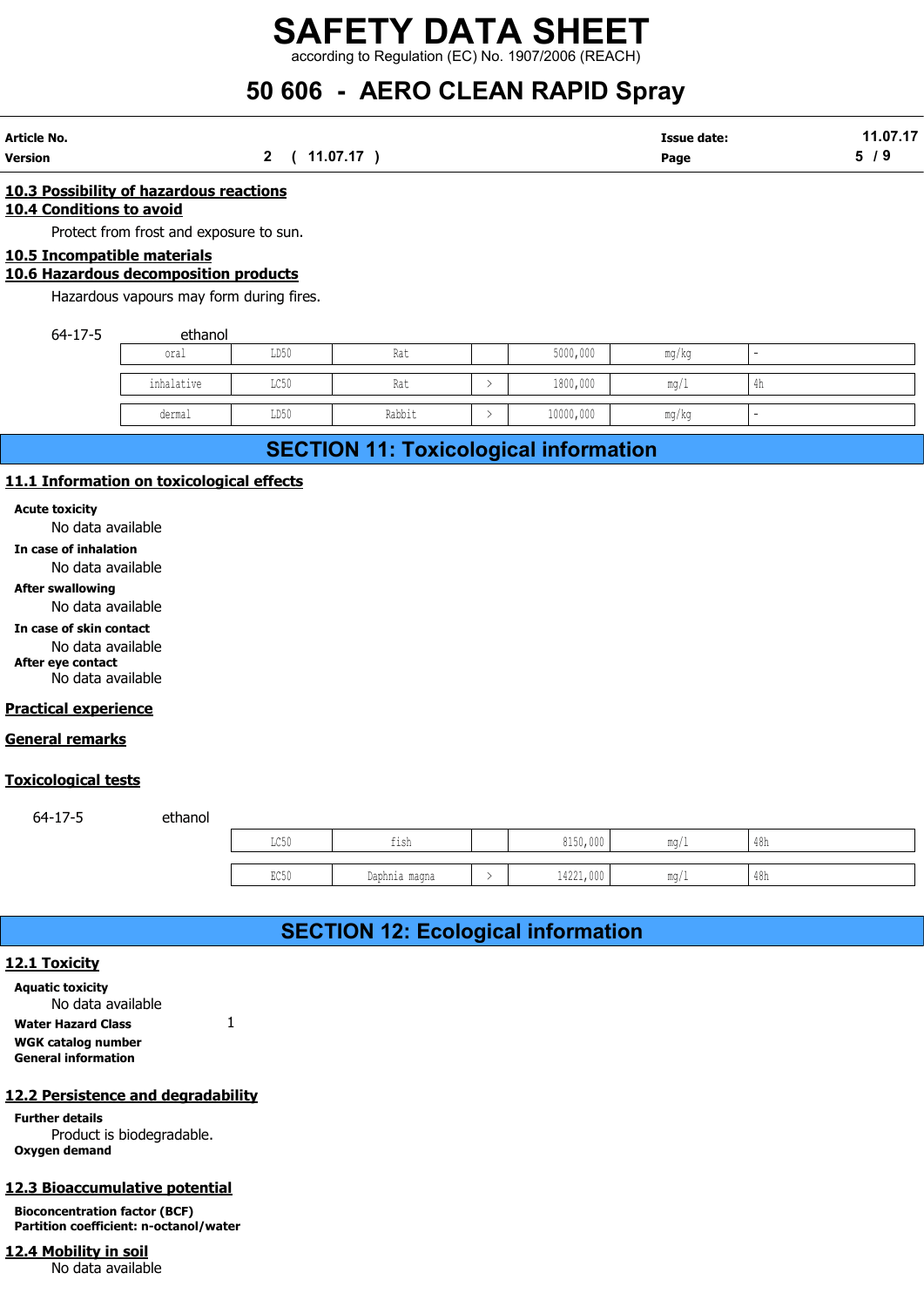according to Regulation (EC) No. 1907/2006 (REACH)

## 50 606 - AERO CLEAN RAPID Spray

| Article No. |              | <b>Issue date:</b> | 11.07.17 |
|-------------|--------------|--------------------|----------|
| Version     | 2 ( 11.07.17 | Page               | 6/9      |

#### 12.5 Results of PBT and vPvB assessment

No data available

#### 12.6 Other adverse effects

General information

#### Ecotoxicological effects

## SECTION 13: Disposal considerations

#### 13.1 Waste treatment methods

#### **Product**

#### Waste key number

160504 160504\* Gases in pressure containers (including halons) containing dangerous substances. Recommendation

#### Contaminated packaging

Waste key number Recommendation

#### Additional information

## SECTION 14: Transport information

#### 14.1 UN number

1950

#### 14.2 UN proper shipping name

| ADR, ADN   | AEROSOLS, flammable |
|------------|---------------------|
| IMDG, IATA | AEROSOLS, flammable |

#### 14.3 Transport hazard class(es)

| ADR, ADN | 2   |
|----------|-----|
| IMDG     | 2.1 |
| IATA     | 2.1 |

#### 14.4 Packing group

Remarks

## 14.5 Environmental hazards

-

| 14.5 Environmentai nazarus                                      |                 |
|-----------------------------------------------------------------|-----------------|
| <b>Marine Pollutant - IMDG</b><br><b>Marine Pollutant - ADN</b> | Nο              |
| 14.6 Special precautions for user                               |                 |
| <b>Land transport</b>                                           |                 |
| <b>Code: ADR/RID</b>                                            | 5F              |
| Kemmler-number                                                  |                 |
| <b>Hazard label ADR</b>                                         | 2.1             |
| Limited quantities                                              | 11              |
| <b>Contaminated packaging: Instructions</b>                     | P207 - LP200    |
| <b>Contaminated packaging: Special provisions</b>               | PP87 - RR6 - L2 |
| Special provisions for packing together                         | MP9             |
|                                                                 |                 |

Portable tanks: Instructions **Following Structions** Portable tanks: Special provisions - Tank coding and the state of the state of the state of the state of the state of the state of the state of the state of the state of the state of the state of the state of the state of the state of the state of the state o Tunnel restriction D

 $EQ$  and  $EQ$  and  $EQ$  and  $EQ$  and  $EQ$  and  $EQ$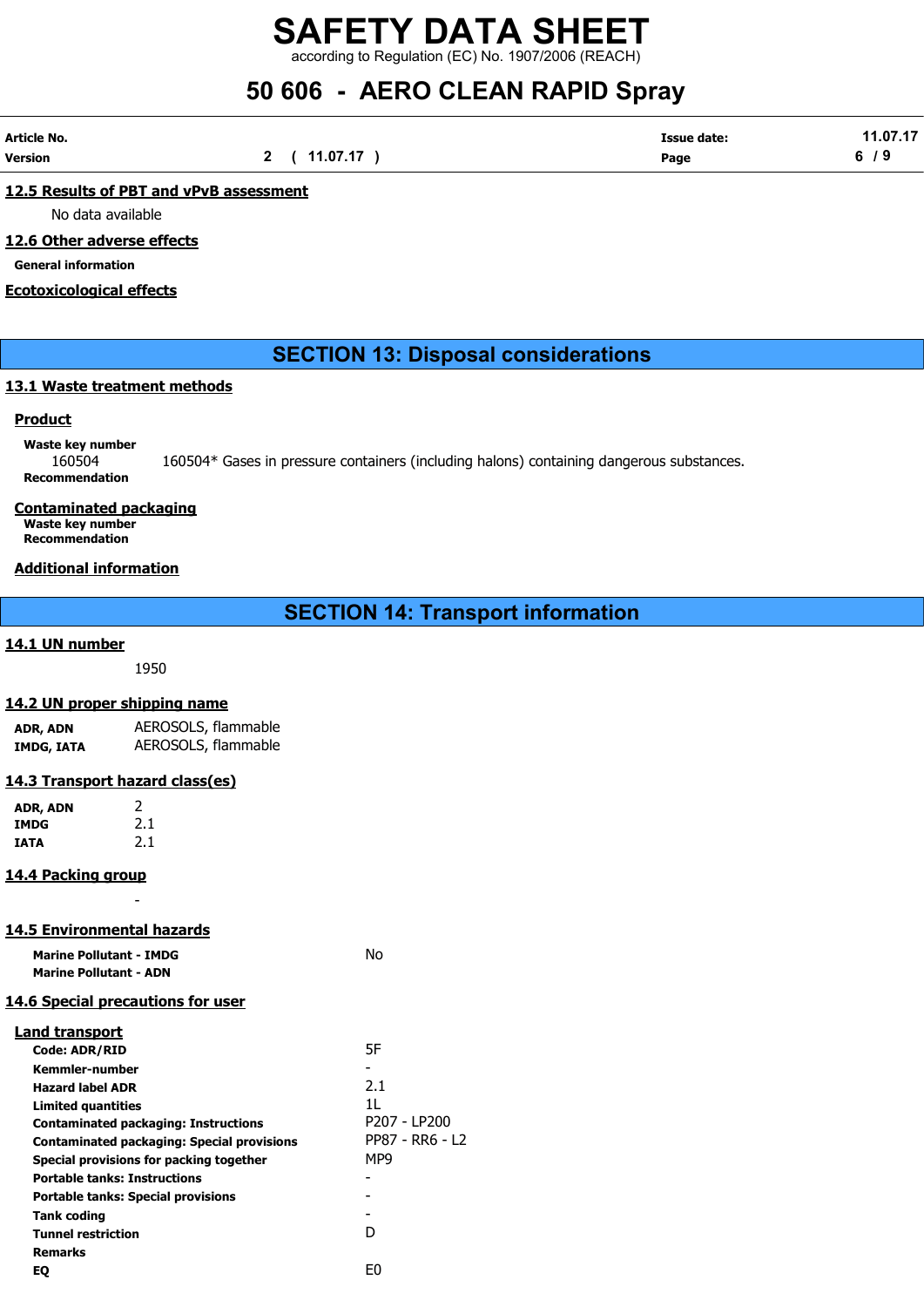according to Regulation (EC) No. 1907/2006 (REACH)

## 50 606 - AERO CLEAN RAPID Spray

| Article No.<br>Version                            | (11.07.17)<br>$\mathbf{2}$             | <b>Issue date:</b><br>Page | 11.07.17<br>7/9 |
|---------------------------------------------------|----------------------------------------|----------------------------|-----------------|
| <b>Special provisions</b>                         | 190 - 327 - 344 - 625                  |                            |                 |
| <b>Inland waterway craft</b>                      |                                        |                            |                 |
| <b>Hazard label</b>                               |                                        |                            |                 |
| <b>Limited quantities</b>                         |                                        |                            |                 |
| <b>Transport permitted</b>                        |                                        |                            |                 |
| <b>Equipment necessary</b>                        |                                        |                            |                 |
| <b>Ventilation</b>                                |                                        |                            |                 |
| <b>Remarks</b>                                    |                                        |                            |                 |
| EQ                                                |                                        |                            |                 |
| <b>Special provisions</b>                         |                                        |                            |                 |
| Sea transport                                     |                                        |                            |                 |
| <b>EmS</b>                                        | $F-D, S-U$                             |                            |                 |
| <b>Special provisions</b>                         | 63 - 190 - 277 - 327 - 344 - 381 - 959 |                            |                 |
| <b>Limited quantities</b>                         | 1L                                     |                            |                 |
| <b>Contaminated packaging: Instructions</b>       | P207 - LP200                           |                            |                 |
| <b>Contaminated packaging: Special provisions</b> | PP87 - L2                              |                            |                 |
| <b>IBC: Instructions</b>                          |                                        |                            |                 |
| <b>IBC: Provisions</b>                            |                                        |                            |                 |
| <b>Tank instructions IMO</b>                      |                                        |                            |                 |
| <b>Tank instructions UN</b>                       |                                        |                            |                 |
| <b>Tank instructions Special provisions</b>       |                                        |                            |                 |
| <b>Stowage and segregation</b>                    | category A<br>SW1 - SG69               |                            |                 |
| <b>Properties and observations</b>                |                                        |                            |                 |
| <b>Remarks</b>                                    |                                        |                            |                 |
| EQ                                                | E <sub>0</sub>                         |                            |                 |
| Air transport                                     |                                        |                            |                 |
| <b>Hazard</b>                                     |                                        |                            |                 |
| Passenger                                         | 203 (75 kg)                            |                            |                 |
| Passenger LQ                                      | Y203 (30 kg G)                         |                            |                 |
| Cargo                                             | 203 (150 kg)                           |                            |                 |
| <b>ERG</b>                                        | 10L                                    |                            |                 |
| <b>Remarks</b>                                    |                                        |                            |                 |
| EQ                                                | E <sub>0</sub>                         |                            |                 |
| <b>Special Provisioning</b>                       | A145 - A167 - A802                     |                            |                 |

No data available

## SECTION 15: Regulatory information

#### 15.1 Safety, health and environmental regulations/legislation specific for the substance or mixture

#### National regulations

#### **Europe**

Contents of VOC [%] Contents of VOC  $[g/L]$ Further regulations, limitations and legal requirements

#### **Germany**

Storage class Water Hazard Class  $1$ WGK catalog number Incident regulation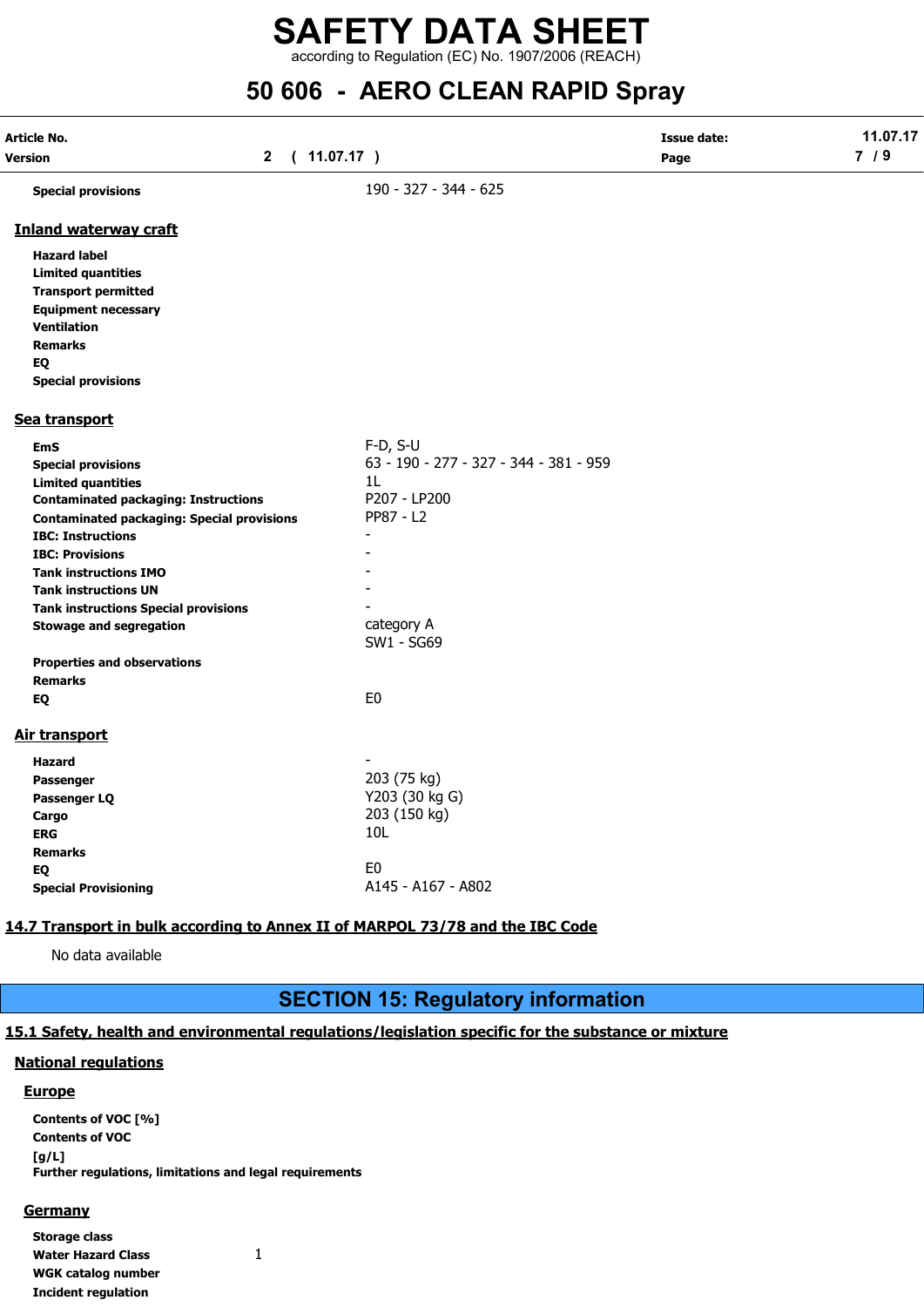according to Regulation (EC) No. 1907/2006 (REACH)

## 50 606 - AERO CLEAN RAPID Spray

| Article No.    |          | <b>Issue date:</b> | 1.07.17 |
|----------------|----------|--------------------|---------|
| <b>Version</b> | 11.07.17 | Page               | o       |

Information on working limitations Further regulations, limitations and legal requirements

#### Denmark

Further regulations, limitations and legal requirements

#### **Hungary**

Further regulations, limitations and legal requirements

#### Great Britain

Further regulations, limitations and legal requirements

#### **Switzerland**

Contents of VOC [%]  $\sim$  64,5 % Further regulations, limitations and legal requirements

#### USA

Further regulations, limitations and legal requirements Federal Regulations State Regulations

#### Japan

Further regulations, limitations and legal requirements

#### Canada

Further regulations, limitations and legal requirements

#### 15.2 Chemical Safety Assessment

## SECTION 16: Other information

#### Further information

| Hazard statements (CLP) | H220 Extremely flammable gas.                            |
|-------------------------|----------------------------------------------------------|
|                         | H222 Extremely flammable aerosol.                        |
|                         | H225 Highly flammable liquid and vapour.                 |
|                         | H229 Pressurised container: May burst if heated.         |
|                         | H280 Contains gas under pressure; may explode if heated. |
|                         |                                                          |

#### Further information

This information is abased on our current state of knowledge and describes the security standards applicable to our product for the purpose provided. The information provided here does not constitute a legally binding warranty of specific characteristics or of suitability for a specific application use of the product is thus to be adapted to the user's special conditions and checked by preliminary tests. We are thus unable to guarantee product characteristics or accept an liability for damage arising in connection with the use of our products.

#### Literature

For abbreviations and acronyms, see: ECHA Guidance on information requirements and chemical safety assessment, chapter R.20 (Table of terms and abbreviations).

#### Reason of change

#### Additional information